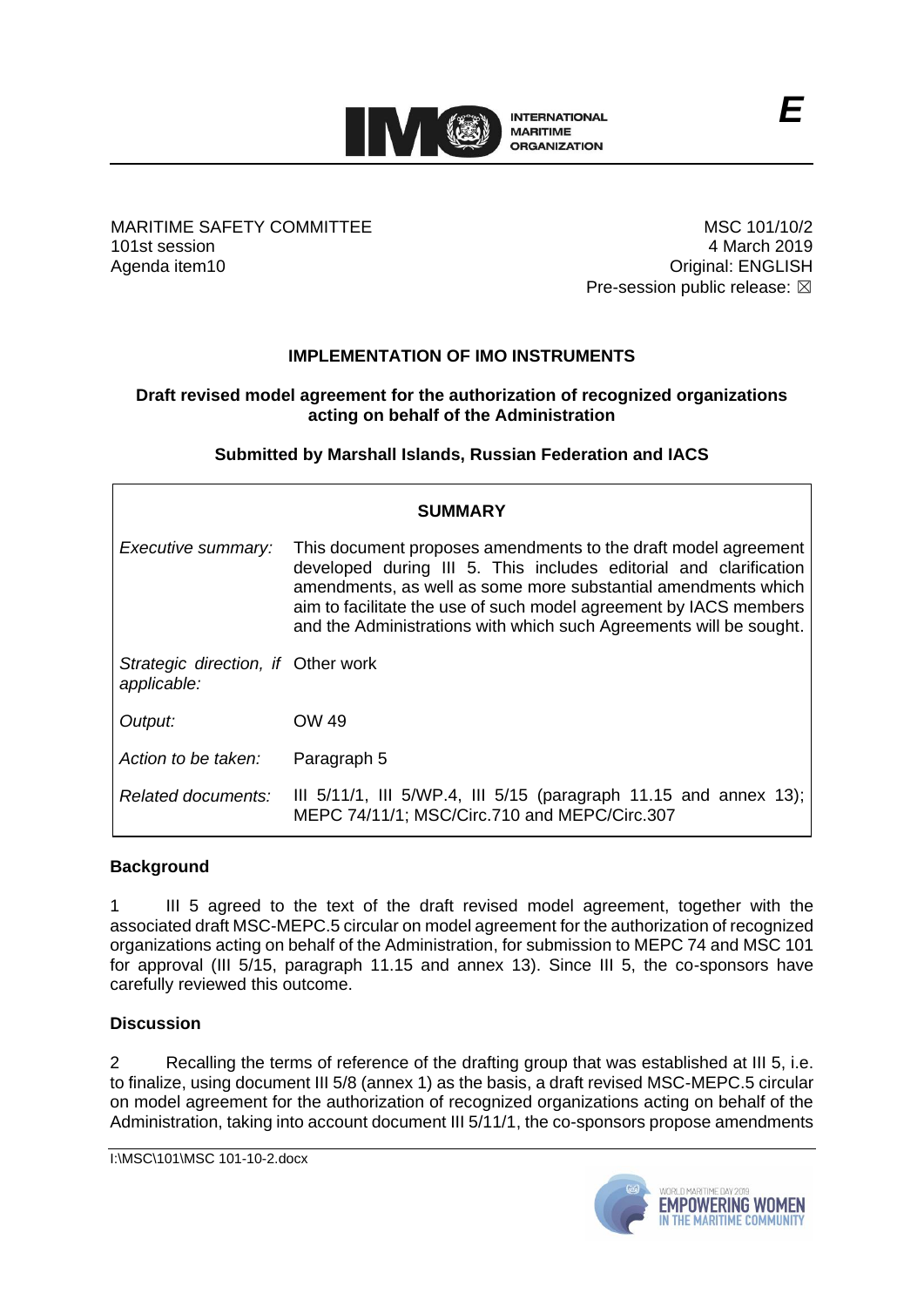to both the draft model agreement and the draft MSC-MEPC.5 circular, on the basis of annex 13 of document III 5/15. These proposed changes are shown in the annex to this document (shown as additions/deletions).

- 3 In summary, the co-sponsors have concluded that:
	- .1 there are some minor editorials needed to ensure consistency of terminology and to close some gaps; and
	- .2 there are some terminologies and requirements introduced which exceed the remit of recognized organizations and would, by inclusion in such a model agreement, be detrimental to the successful conclusion of such agreements with Administrations.

4 Regarding the proposals provided in the annex to this document, the Committee is invited to note the following comments:

- .1 while it is agreed that this revised model agreement should, in future, be used rather than the version provided in the annex to MSC/Circ.710 and MEPC/Circ.307, it is considered that the issuance of this new circular would not affect the validity of "in force" signed agreements that have been concluded based on or referred to MSC/Circ.710 and MEPC/Circ.307 or that have been already updated to refer to the Code for Recognized Organizations (RO Code) (see paragraph 7 of the cover to the draft new MSC-MEPC.5 circular);
- .2 with respect to paragraph 6.5.5 of the draft revised model agreement (the annex to annex 13 of III 5/15), it is not considered realistic to inform the flag State of "any failures" as soon as possible. It is therefore proposed to delete paragraph 6.5.5. In this regard it is noted that pragmatic and practicable provisions to report instances when "a ship did not in all respects remain fit to proceed to sea without danger" or "a situation involving a major deficiency or serious safety-related issue that would normally be considered sufficient to detain a ship from proceeding to sea pending correction", are in paragraphs 6.4 and 6.5.2 of the draft revised model agreement;
- .3 regarding the title of section 8.2 of the draft revised model agreement on "[Rules for administrative proceedings]", it is proposed that this section be deleted as there is no corresponding text provided within the RO Code, nor any clear understanding of what this section should include. However, if it is agreed to retain this section, it is suggested to use the text shown in the annex to this document;
- .4 with respect to paragraph 8.8 of the draft revised model agreement, it is proposed that there needs to be two options with regard to dispute resolution to take account of the different legal regimes within the countries of Administrations (see two options for the re-numbered paragraph 8.8.1 in the annex to this document); and
- .5 for the sake of fairness, it is considered that paragraph 6.5.2 of the current model agreement (MSC/Circ.710-MEPC/Circ.307) be reinstated as a new paragraph 8.8.2 in the draft revised model agreement. Recognized Organizations (ROs) provide statutory services and issue certificates to ships, activities that the flag States would otherwise have to perform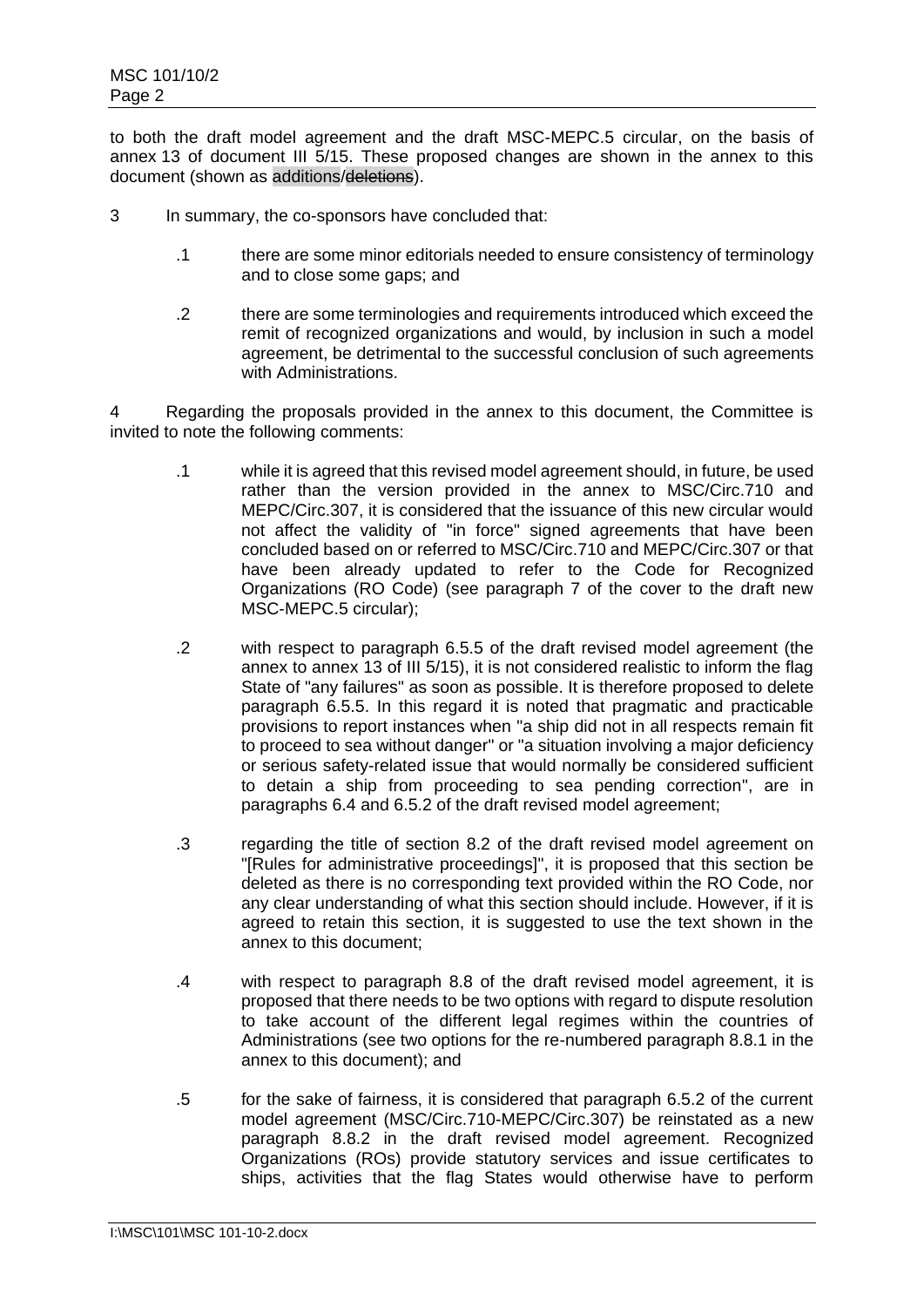themselves. Therefore, it is considered that ROs should be afforded the same protections and defences afforded to flag State employees if they had performed the work themselves.

## **Action requested of the Committee**

5 The Committee is invited to consider the comments provided above and the proposed amendments to the draft model agreement and its associated draft MSC-MEPC.5 circular as provided in the annex to this document, and take action as appropriate.

\*\*\*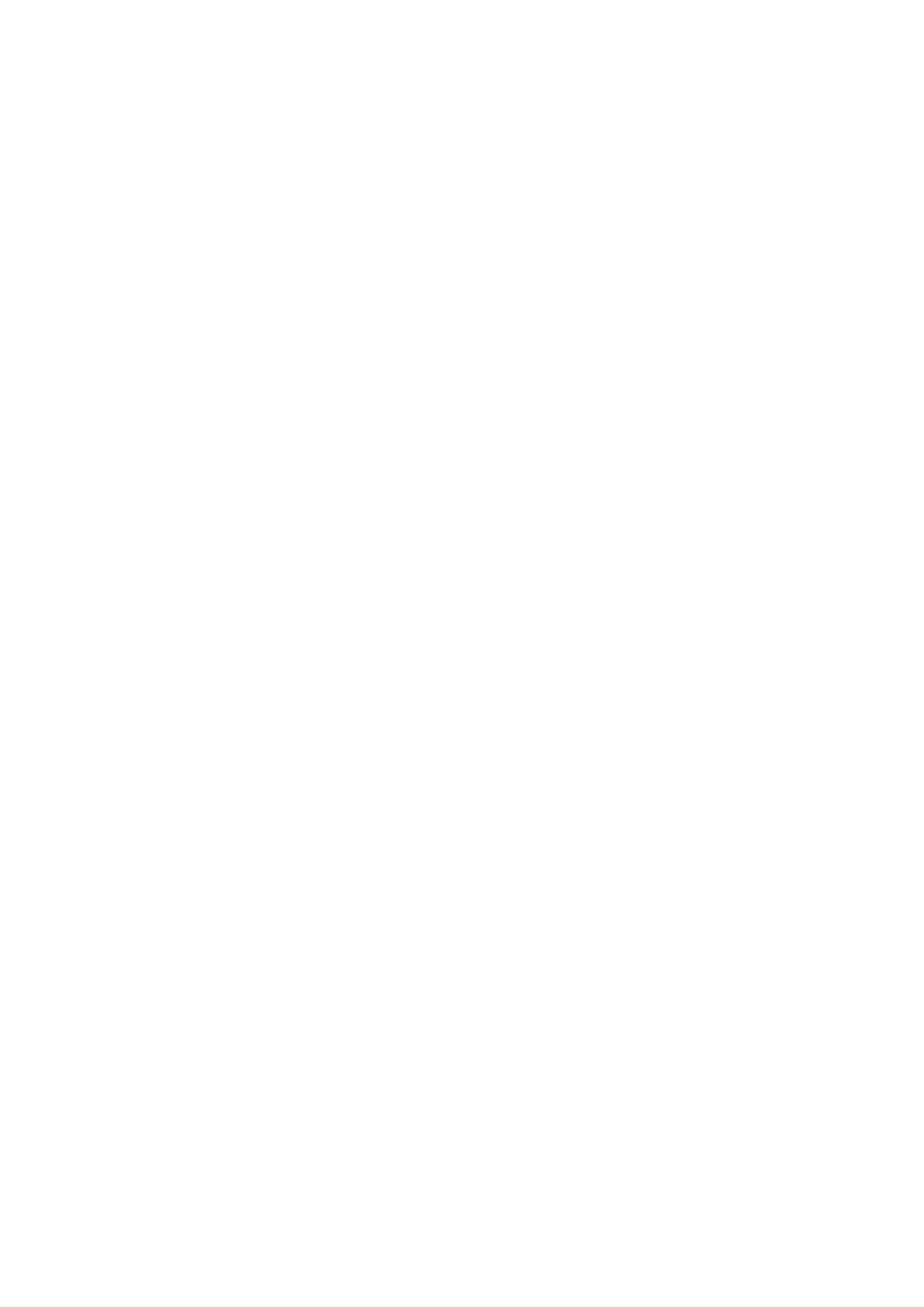## **ANNEX**

## **DRAFT MSC-MEPC.5 CIRCULAR**

### **MODEL AGREEMENT FOR THE AUTHORIZATION OF RECOGNIZED ORGANIZATIONS ACTING ON BEHALF OF THE ADMINISTRATION**

1 The Marine Environment Protection Committee, at its […] and the Maritime Safety Committee, at its […], approved the *Model Agreement for the authorization of recognized organizations acting on behalf of the Administration* prepared by the Sub-Committee on Implementation of IMO Instruments at its [fifth session (24 to 28 September 2018)], as set out in the annex, in order to assist Administrations when formalizing, in writing, a delegation of authority agreement for the purpose of having statutory certification and services rendered by a recognized organization (RO) on their behalf. It is intended to be used, as deemed necessary by an Administration, for new agreements.

2 The IMO Instruments Implementation Code (III Code) (resolution A.1070(28)), in paragraph 18.2, and the *Code for* Recognized Organizations (RO Code) (resolutions MSC.349(92) and MEPC.237(65)), in paragraph 8.2.1 of part 2, prescribe that the Administration should establish the legal basis under which the authorization of statutory certification and services is administered and should regulate such authorization(s) in accordance with the applicable requirements of the international mandatory instruments. This legal basis may be established by to have as its basis a formal written agreement between the Administration and the RO which, as a minimum, may includes the elements set out in appendix 3 of the RO Code, or equivalent legal arrangements, and which may be based on the Model Agreement as set out in this circular.

3 The Model Agreement covers the factors elements included in appendix 3 of the RO Code. The appendix to the Model Agreement is an integral part of the Model Agreement. The Administration should specify the scope and extent of the delegated duties and authorities in an appendix to their agreements with ROs based on the appendix of the Model Agreement.

4 It is recognized that the legal system of the individual Administration as well as additional national requirements may require adaptation of the wording provided in the annex to this circular.

5 The *quidance provided by the Model Agreement together with its appendix provide* guidance for Administrations and recognized organizations to consider when addressing the elements to be included in is considered to meet the minimum standard for a formal written agreement as set forth in both referenced by the III Code and contained in appendix 3 of the RO Code. This model agreement, at the discretion of the Administration, may be supplemented by additional matters and/or may be formulated in more detail, taking into account that part 3 of the RO Code includes non-mandatory guidance. In doing so, it is recognized that since ROs are obligated to adhere to the mandatory provisions of parts 1 and 2 of the RO Code, agreements do need not to include these mandatory provisions.

6 Member Governments are encouraged to consider invited to use the Model Agreement when concluding a entering into a new formal agreement with organizations acting on their behalf.

7 While this circular supersedes MSC/Circ.710 and MEPC/Circ.307, the validity of in force signed agreements that were concluded based on, or with reference to, MSC/Circ.710 and MEPC/Circ.307 or that have already been updated to refer to the RO Code, will not be affected with the issuance of this circular.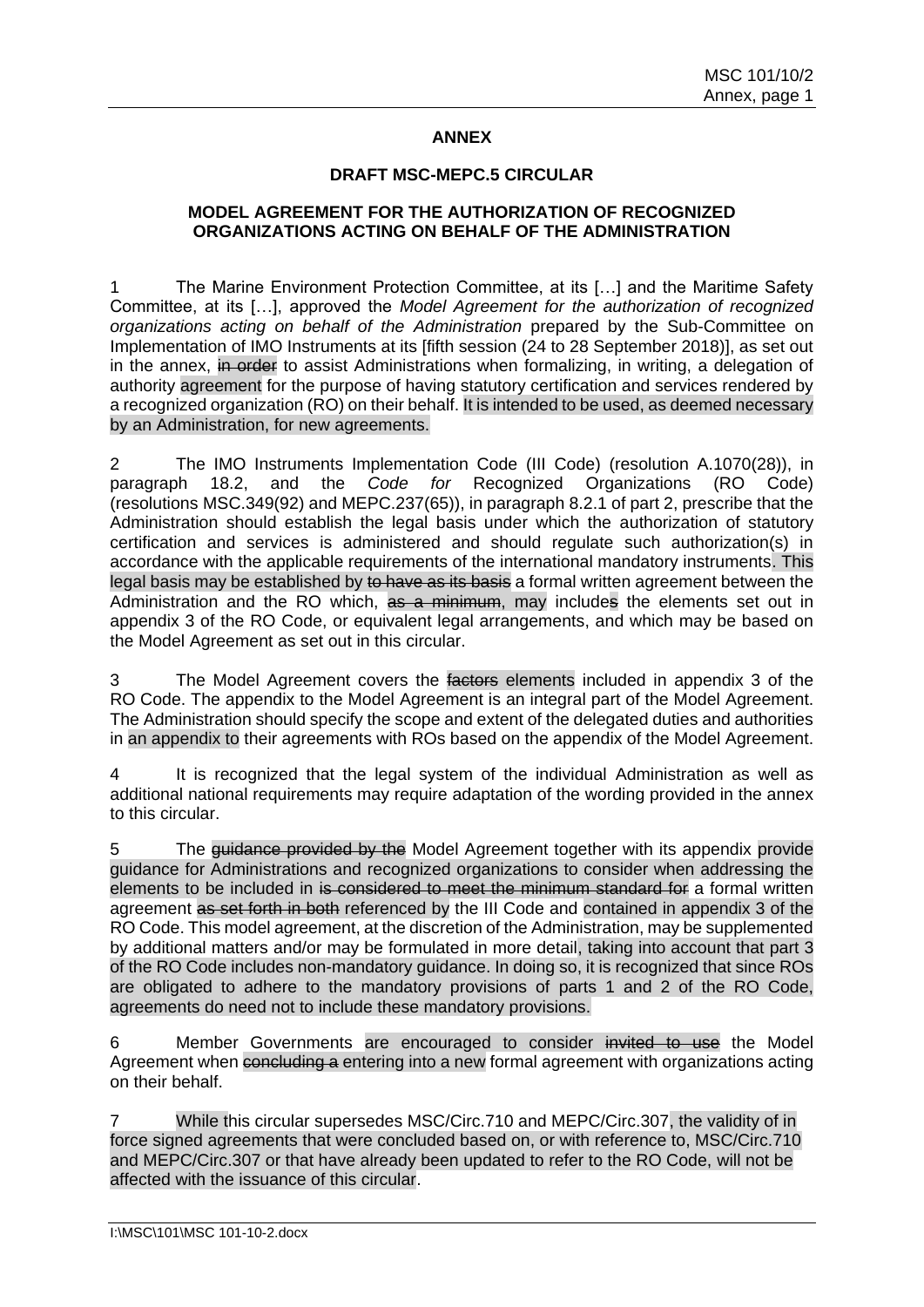## ANNEX

### **MODEL AGREEMENT**

#### **AGREEMENT GOVERNING THE DELEGATION OF STATUTORY CERTIFICATION AND SERVICES FOR SHIPS REGISTERED IN [STATE] between [ADMINISTRATION] and [RECOGNIZED ORGANIZATION]**

### **1 Application**

This Agreement delegates authority and sets forth the conditions for cooperation between [State] hereinafter referred to as "the Administration" and the Recognized Organization hereinafter referred to as "the RO" with respect to the performance of statutory certification and services on behalf of the Administration, as outlined in the Code for Recognized Organizations (RO Code) (resolutions MSC.349(92) and MEPC.237(65)).

## **2 Purpose**

2.1 The purpose of this Agreement is to delegate authority to the RO to perform statutory certification and services and to define the scope, terms, conditions and requirements of that delegation.

## **3 General conditions**

3.1 Statutory certification and services comprise the assessment of [State] registered ships and/or ship management companies in order to determine the compliance of such ships/companies with the applicable requirements of the international conventions, codes and national legislation (hereinafter referred to as "applicable instruments") and the issuance of, or in support of the issuance of, relevant certificates and documents as set out in the appendix hereto.

3.2 In so far as the statutory certification and services covered by this Agreement are concerned, the RO agrees to cooperate with port State control Authorities to facilitate the rectification of reported deficiencies or other discrepancies on behalf of the Administration when so requested, and report to the Administration.

3.3 Statutory services rendered and statutory certificates issued by the RO will be accepted as services rendered by or certificates issued by the Administration provided that the RO maintains compliance with the provisions of the RO Code and the national requirements.

## **4 The execution of functions under authorization**

- 4.1 Functions in accordance with the general authorization:
	- .1 the RO is hereby authorized to carry out statutory certification and services on behalf of the Administration with respect to ships, registered in [State], and/or companies responsible for operating such ships, to the extent specified in the appendix to this Agreement and to require repairs to ships in accordance with the applicable instruments;
	- .2 surveys shall be carried out in accordance with applicable instruments and where applicable, the *Survey Guidelines under the Harmonized System of Survey and Certification, 2017* (resolution A.1120(30), as may be amended); and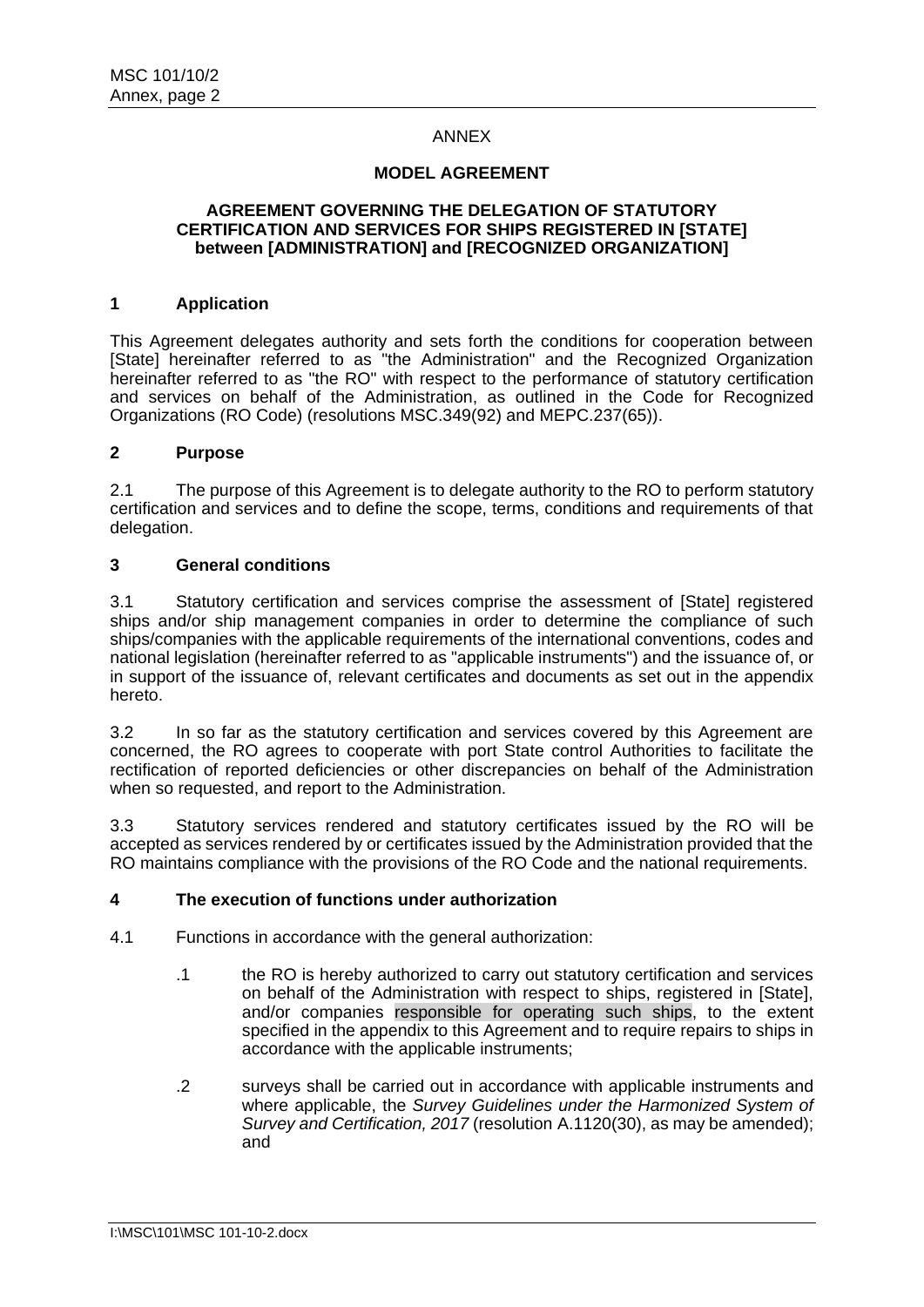- .3 the RO is and others acting on its behalf are authorized to take relevant control measures in accordance with their its standard procedures or as explicitly advised otherwise by the Administration as is necessary to ensure that matters subject to surveys, audits and inspections correspond substantially with the particulars of the ship's certificates or the requirements of applicable instruments.
- 4.2 Functions in accordance with special (additional) authorization

Authorizations for services outside the scope of the appendix to this Agreement will be dealt with as mutually agreed on a case-by-case basis.

4.3 Relationship between the Organization's statutory and other related activities

The RO and its staff shall not engage in any activities that may conflict with their independence of judgment and integrity in relation to their statutory certification and services. The RO and its staff responsible for carrying out the statutory certification and services shall not be the designer, manufacturer, supplier, installer, purchaser, owner, user or maintainer of the item subject to the statutory certification and services, nor the authorized representative of any of these parties. The RO shall not be substantially dependent on a single commercial enterprise for its revenue.

## **5 Legal basis of the functions under authorization**

5.1 Acts, regulations and supplementary provisions

This Agreement is made pursuant to the [legal authority] and in compliance with the RO Code and any supplementary provisions made by the Administration.

5.2 Interpretations

While interpretations of the applicable instruments, as well as the determination of equivalents or the acceptance of substitutes to the requirements of the applicable instruments are the prerogative of the Administration, the RO will cooperate in their establishment as necessary.

5.3 Deviations and equivalent solutions

Exemptions and deviations from, and equivalents to, the requirements of the applicable instruments are the prerogative of the Administration and must be approved by the Administration prior to issuance.

In instances where, temporarily, the requirements of an applicable instrument cannot be met under particular circumstances, the RO will specify proposals for such measures or supplementary equipment as may be available to permit the ship to proceed to a suitable port where permanent repairs or rectifications can be effected or replacement equipment fitted are to be acceptable to the RO and agreed by the Administration.

## **6 Reporting to the flag State Administration**

6.1 Procedures for reporting in the case of general authorization

The RO shall establish relevant procedures for reporting to the Administration in the case of general authorization, in accordance with the requirements of the RO Code and the additional requirements of the Administration.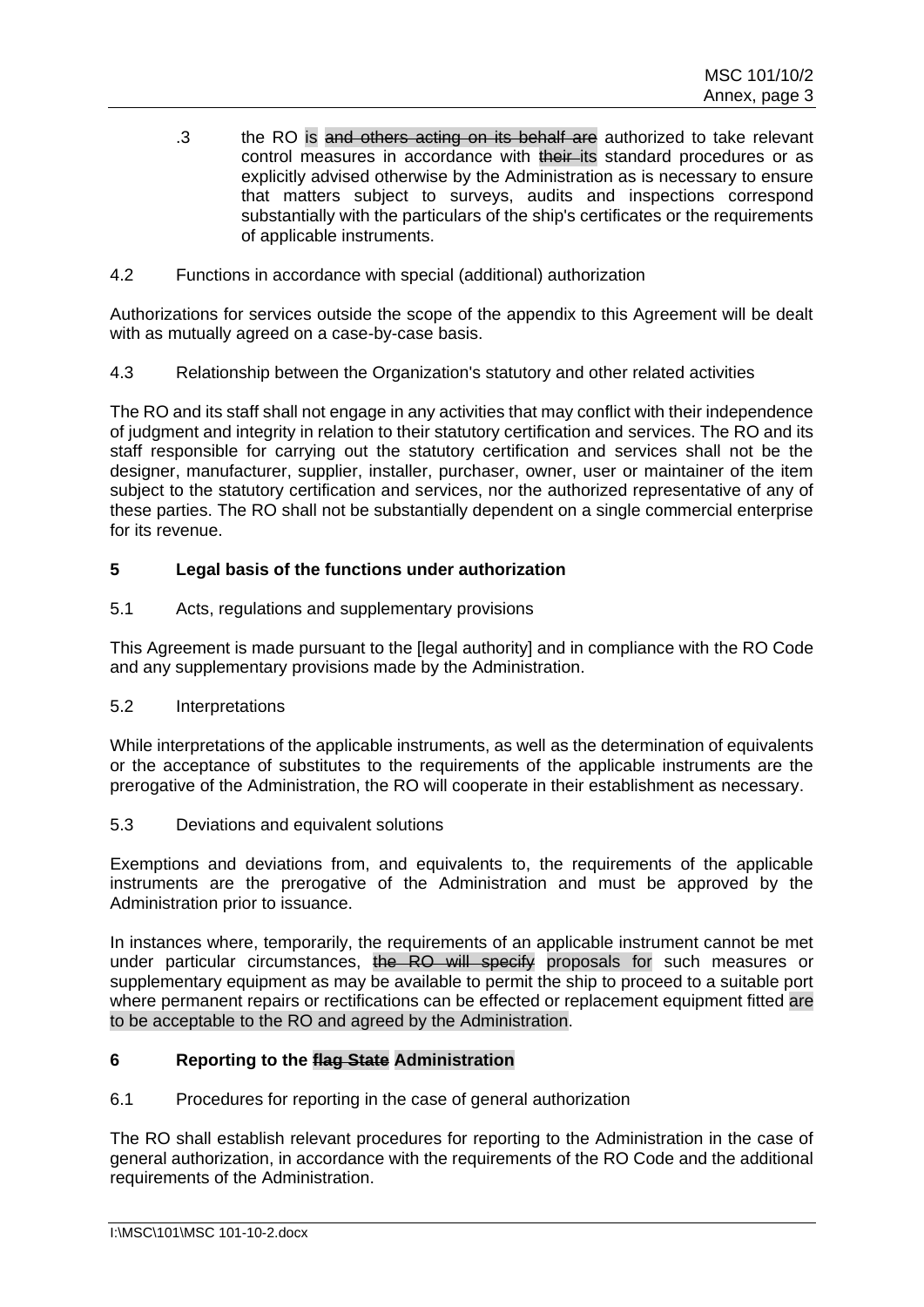6.2 Procedures for reporting in the case of special authorization. The RO shall establish relevant procedures for reporting to the Administration in the case of special authorization, in accordance with the requirements of the RO Code and the additional requirements of the Administration accompanying each special authorization.

6.3 Reporting on classification of ships (assignment of class, changes and withdrawals, as applicable).

6.4 Reporting of cases where a ship did not in all respects remain fit to proceed to sea without danger to the ship or persons on board, or presenting unreasonable threat of harm to the environment.

- 6.5 Other reporting:
	- .1 whenever a request for classification of a ship to which statutory requirements apply, that will be or has been registered in [the register] is received, the RO shall immediately inform the Administration;
	- .2 the RO shall notify the flag State Administration immediately upon becoming aware of a situation involving a major deficiency or serious safety-related issue that would normally be considered sufficient to detain a ship from proceeding to sea pending correction;
	- .3 the RO shall notify the flag State Administration(s) immediately upon becoming aware of a situation aboard the ship or within a company responsible for operating such ships involving a major non-conformity, as defined in the *Revised Guidelines on the implementation of the International Safety Management (ISM) Code by Administrations* (resolution A.1118(30), as may be amended);
	- .4 the above notifications shall contain the name of the company or ship, the IMO number, the official number, if applicable, the company identification number and a description of the major non-conformity, deficiency or issue;
	- .5 the RO shall inform the flag State, as soon as possible, of any dangerous occurrences, accidents, machinery or structural breakdowns, or failures that they are aware of on a ship;
	- . 65 the RO shall report to the flag State Administration in writing the names and official numbers, if applicable, of any ships removed from the RO's list of classed/certified ships for which the RO has performed statutory certification and services. The report should contain a description of the reason(s) for removal from class, and this should be made within thirty (30) days of the removal becoming effective; and
	- .76 in cases of transfer of the certification of the ship from one RO to another, the gaining organization shall, within one month from the issuance of the certificates, advise the Administration and the losing organization of the date of issue of the certificates and confirm the date, place and action taken to satisfy each overdue survey, overdue recommendation and overdue condition of class.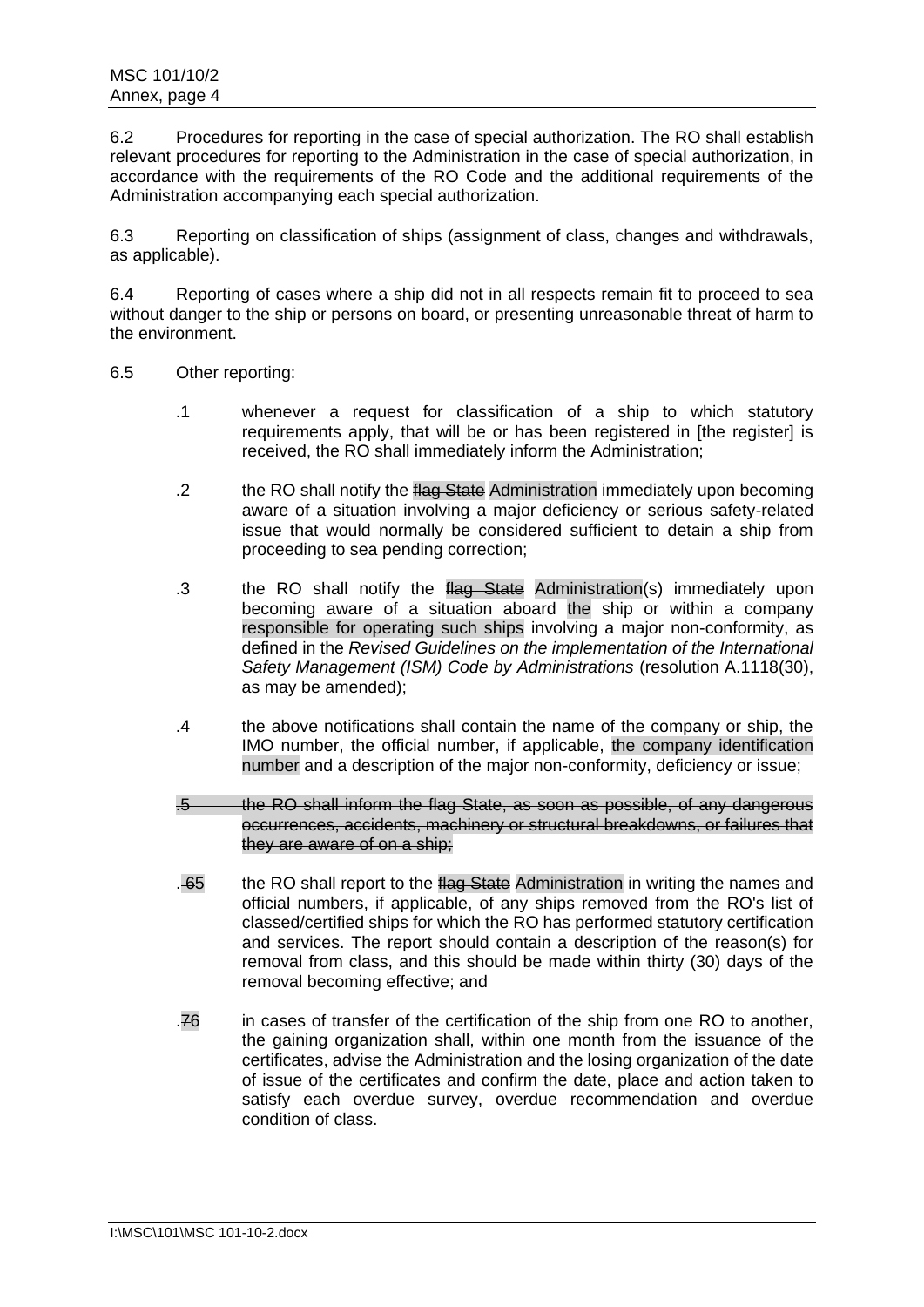## **7 Development of rules and/or regulations – Information**

7.1 Cooperation in connection with development of rules and/or regulations – liaison meetings

The RO shall allow participation in the development and review of its rules, procedures and/or regulations, specifically in the review process prior to finalization, by representatives of the flag **State Administration.** 

- 7.2 Exchange of rules and/or regulations and information:
	- .1 the Administration will provide the RO with all necessary documentation for the purpose of the RO's provision of statutory certification and services; and notify the RO of any additions, deletions or revisions thereto in advance of their effective date and specify whether the flag State Administration's standards go beyond convention requirements in any respect;
	- .2 the Administration shall be granted access upon request to all plans and documents including reports and records on surveys, audits and inspections on the basis of which certificates are, or have been issued or endorsed by the RO;
	- .3 the RO should provide free electronic access to the latest editions of its rules and/or regulations applicable to ships under the scope of authorization in the appendix and listing of ships in its class; and
	- .4 the RO and the Administration, recognizing the importance of technical liaison, agree to cooperate towards this end and maintain an effective dialogue.
- 7.3 Language and form

The RO shall establish, publish and systematically maintain its rules and/or regulations printed and/or in electronic environment, an up-to-date version of which shall be provided in the English language, for the design, construction and certification of ships and their associated essential engineering systems.

## **8 Other conditions**

### 8.1 Remuneration

Unless agreed otherwise, remuneration for statutory certification and services carried out by the RO on behalf of the Administration will be charged by the RO directly to the party requesting such services.

### [8.2 Rules for administrative proceedings]

[The RO shall have a documented process to address appeals related to statutory certification and services in accordance with the requirements of the Administration.]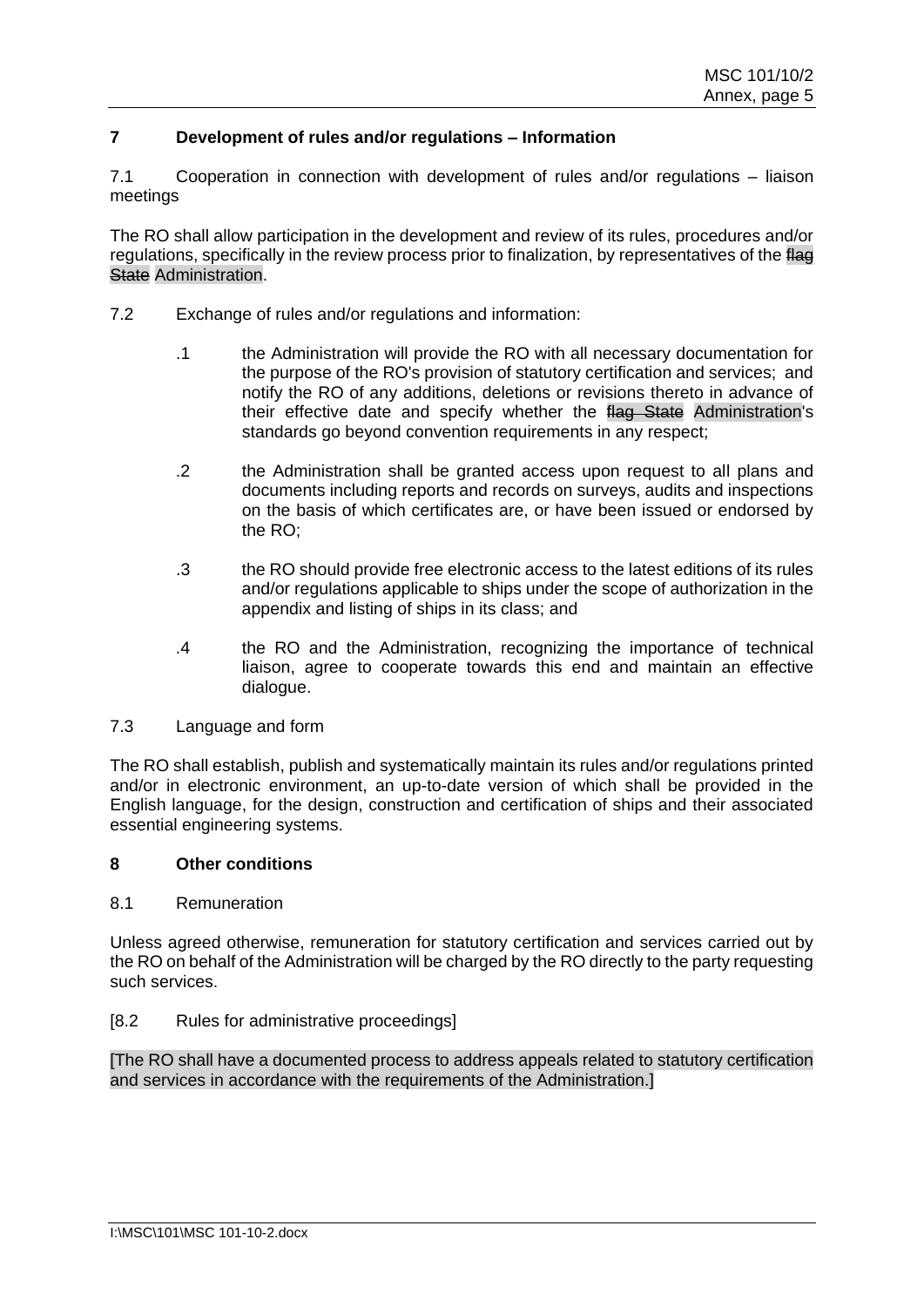### 8.3 Confidentiality

In so far as activities related to this Agreement are concerned, both the RO and the Administration shall be bound by confidentiality provisions to be agreed between them.

- 8.4 Liability and Financial Responsibility:
	- .1 in the context of this Agreement, if a liability is finally and definitively imposed by a court of law on the State of the Administration for loss or damage which is proved in a court of law to have been caused by any willful act, omission or gross negligence of the RO, its officers, employees or others who were acting on behalf of the RO pursuant to this Agreement, the Administration is entitled to seek from the RO compensation up to but not exceeding the amount of financial liability, as agreed bilaterally between the RO and the Administration;
	- .2 while acting for the Administration under this Agreement the RO shall be free to create contracts direct with its clients and such contracts may contain the RO's normal contractual conditions for limiting its legal liability; and
	- .3 in the context of this Agreement, a professional indemnity or professional liability insurance is to be effected by the RO.
- 8.5 Entry into force

The agreement commences on [ Date ].

8.6 Termination

This Agreement may be terminated by either Party by giving the other Party 12 months written notice.

## 8.7 Breach of agreement

If this Agreement is breached by one of the Parties, the other Party will notify the violating party of its breach in writing to allow the notified party the opportunity to remedy the breach within [...] days, failing which the notifying Party has the right to terminate the Agreement immediately.

8.8 Settlement of disputes

## *Option 1*

8.8.1 The Agreement shall be governed by and construed in accordance with [Agreed State] law. Any dispute arising in connection with this Agreement which cannot be settled by private negotiations between the Parties shall be settled finally by arbitration at an in Agreed location according to Agreed State law, or by the tribunal (courts). The arbitration shall be conducted by a panel of three arbitrators. Each of the parties shall appoint one arbitrator and the two party appointed arbitrators shall appoint the third arbitrator who shall chair the panel. The language used in the proceedings shall be English.

### *Option 2*

8.8.1 The Agreement shall be governed by and construed in accordance with [Agreed State] law. Any dispute arising in connection with this Agreement which cannot be settled by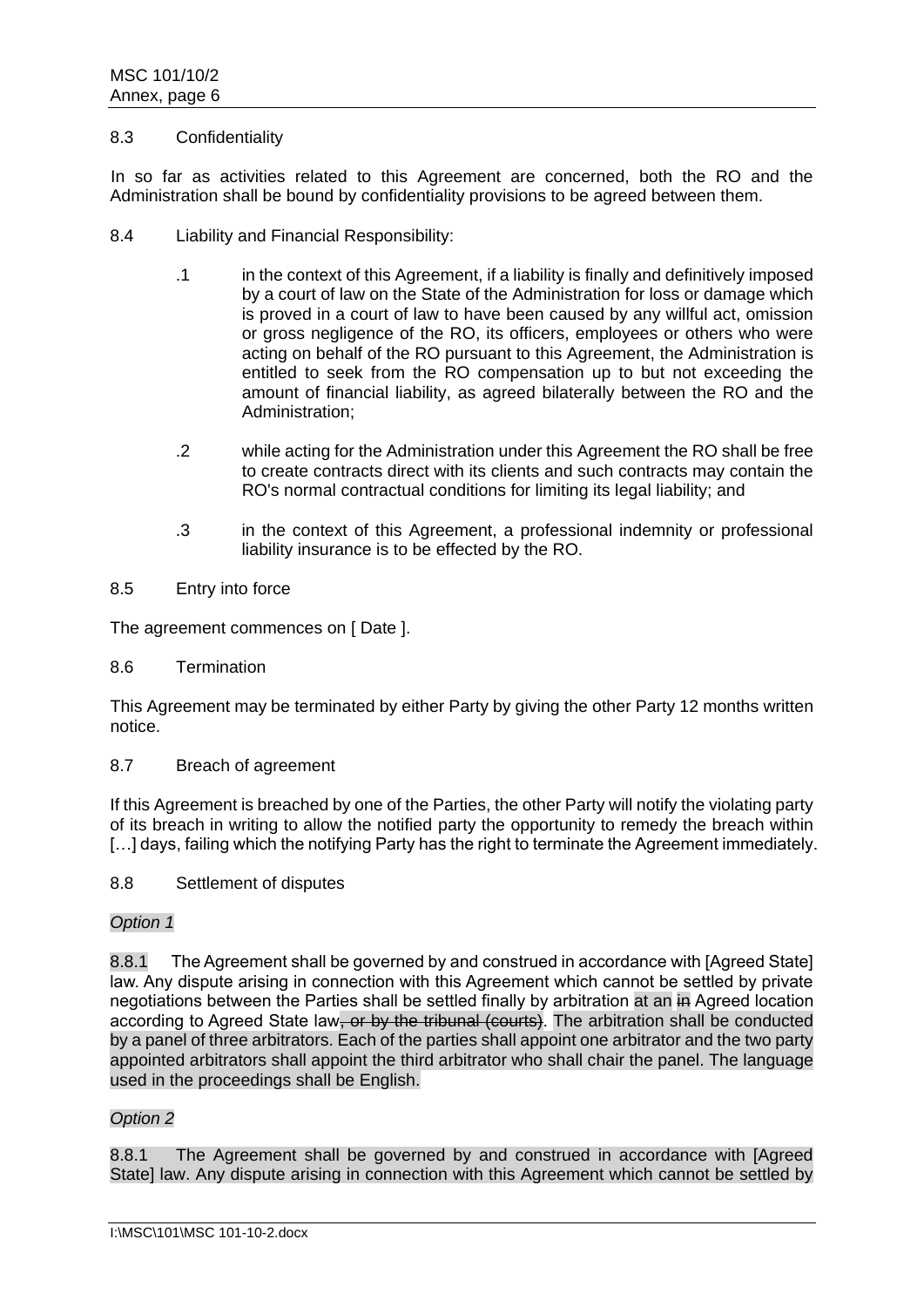private negotiations between the parties shall be settled finally by the courts at an agreed location according to Agreed State law.

8.8.2 In the performance of statutory certification and services hereunder, the RO, its officers, employees and others acting on its behalf are entitled to all the protection of law and the same defences and/or counter-claims as would be available to the Administration and its own staff, surveyors or employees if the latter had conducted the statutory certification and services in question.

- 8.9 Use of subcontractors:
	- .1 the RO shall perform statutory certification and services by the use of only exclusive surveyors and auditors, being persons solely employed by the RO, duly qualified, trained and authorized to execute all duties and activities incumbent upon their employer, within their level of work responsibility;
	- .2 however, if the RO finds in exceptional and duly justified cases that its own exclusive surveyor is not available, the RO shall inform the Administration who may then nominate an exclusive surveyor of another RO;
	- .3 in accordance with applicable instruments, the RO may choose to outsource any service that affects conformity to requirements or accepts work of a third party approved by the RO. The RO shall ensure that it fully controls the performance of such services through its quality management system. For the purpose of accountability to the flag State Administration, the work performed by the sub-contracted organization or service supplier constitutes the work of the RO; and
	- .4 while still remaining responsible for the certification on behalf of the flag State Administration, the RO may subcontract radio surveys to non-exclusive surveyors in accordance with the RO Code and the national requirements.

### 8.10 Amendments

Amendments to the Agreement and the appendix will become effective only after consultation and written agreement between the Administration and the RO.

**9 Specification of the authorization from the flag State Administration to the organization** (refer to the appendix)

### **10 The flag State Administration's supervision of duties delegated to the organization**

The Administration shall be entitled to satisfy itself that the RO is performing its services in compliance with the RO Code and this agreement by establishing, or participating in as applicable, an RO oversight programme for the purpose of supervising the duties delegated to the RO under this Agreement by audits, inspections, supplementary surveys, vertical contract audits or other monitoring activities. The Administration may rely upon the audits carried out by an accredited certification body or equivalent organizations. Should the Administration choose to conduct direct auditing of the RO offices, the frequency and extent of audit is subject to mutual agreement between the Administration and the RO. For the purpose of this paragraph:

.1 the Administration shall have access upon request to the documentation of the quality management system of the RO;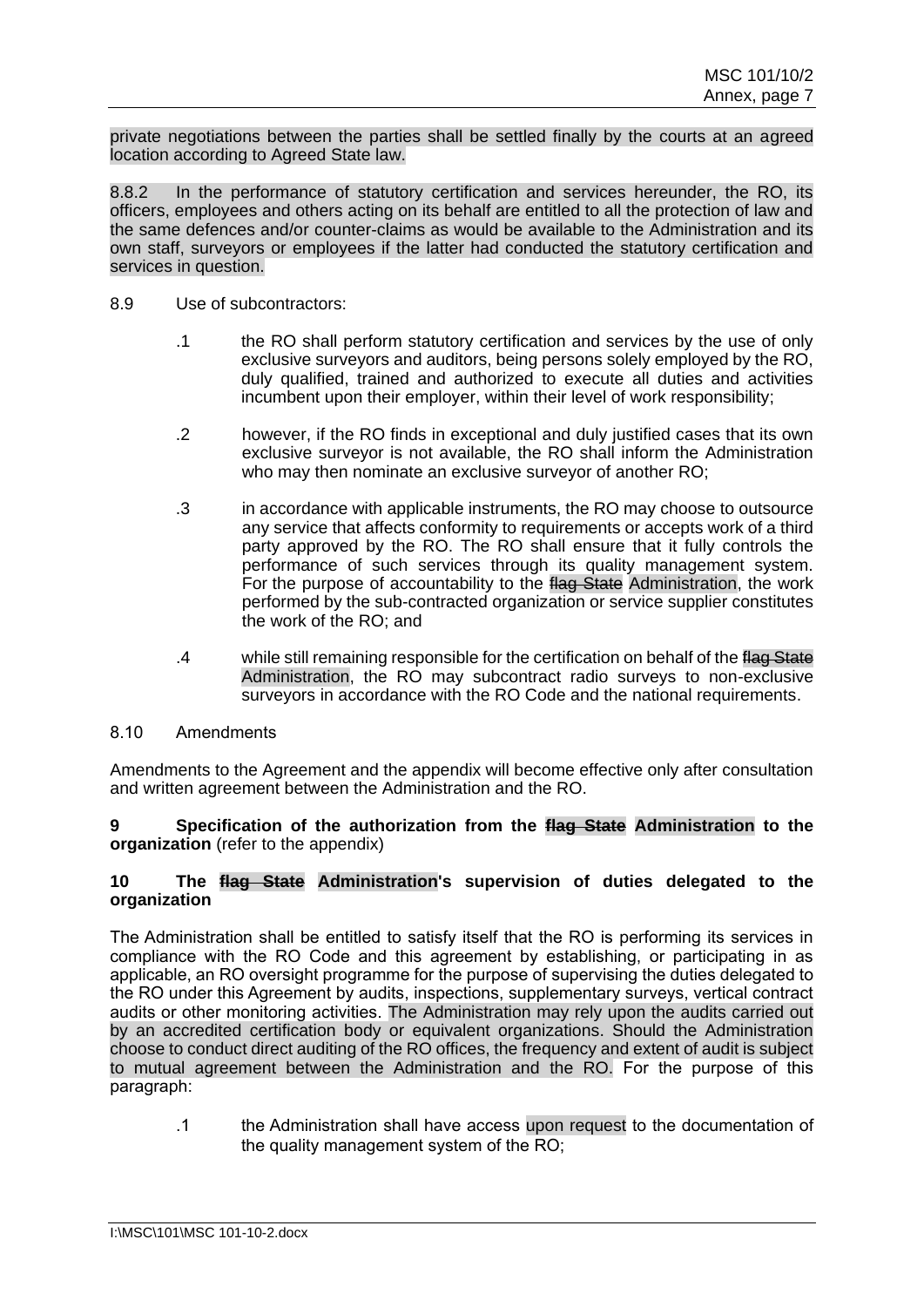- .2 the Administration shall have access upon request to the internal instructions, circulars and guidelines of the RO;
- .3 the Administration shall have access upon request to the RO's documentation relevant to the **[flag State** Administration]'s fleet;
- .4 the RO shall fully cooperate with the Administration's inspection and verification work;
- .5 the RO shall keep the appropriate information and statistics appropriately on cases such as, but not limited to, damage and casualties relevant to the **[flag**] State Administration<sup>y</sup>s fleet; and
- .6 the RO shall keep the information and statistics of port State control detentions and notified deficiencies allocated to the responsibility of the RO.